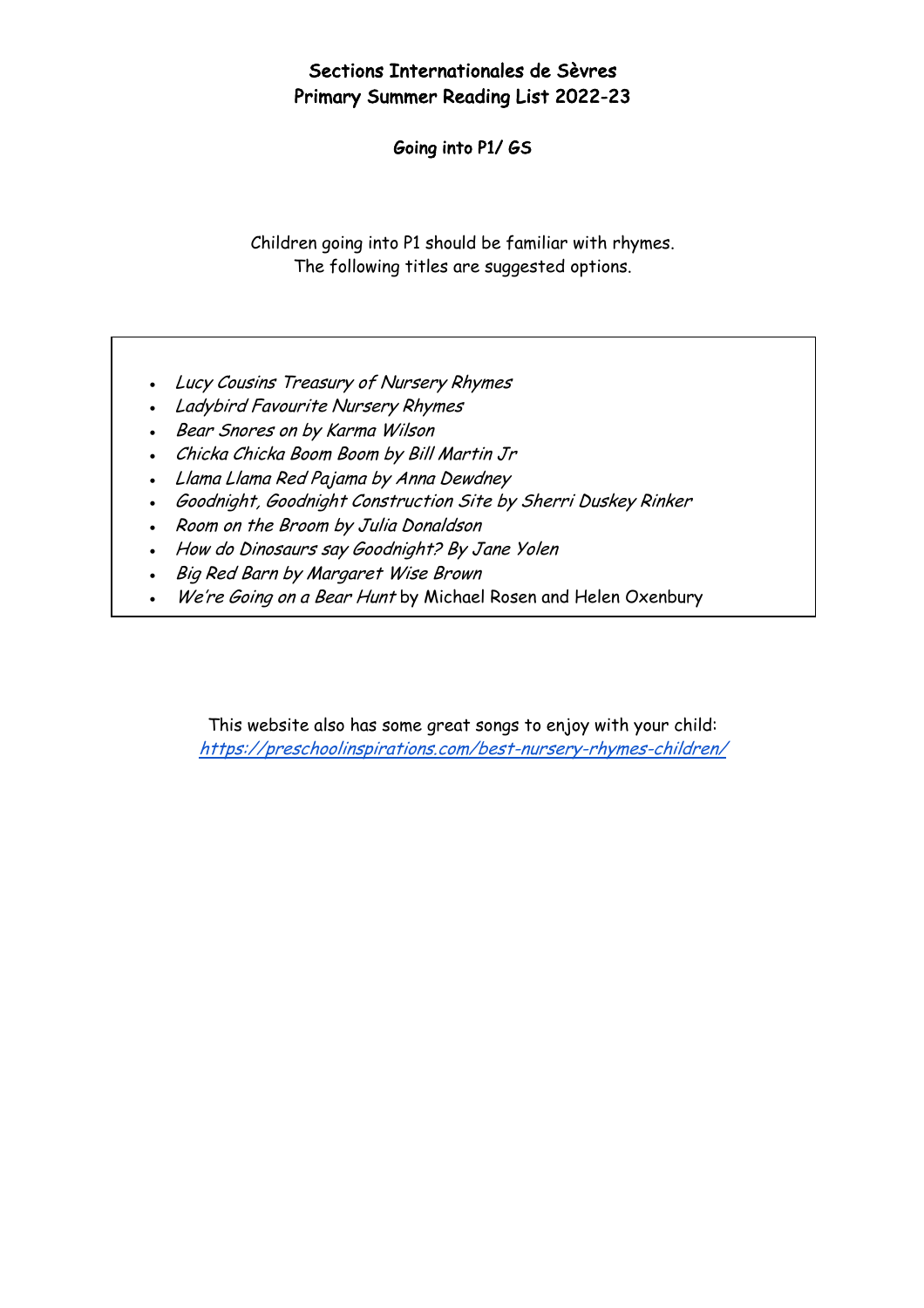## Sections Internationales de Sèvres Primary Summer Reading List 2022-23

### Going into P2/CP

An excellent preparation for reading and writing is to share books with your child for a short period every day. Any picture books with repetition and, or rhyme are good, as are poetry books. Below is a short list of books that you might enjoy sharing with your child:

Danny McGee drinks the sea. by Andy Stanton and Neal Layton The Tiger Who Came to Tea by Judith Kerr Cat in the Hat by Dr Seuss Funny Bones by Janet and Allan Ahlberg Brown Bear, Brown Bear What Do You See? By Bill Martin Jr. and Eric Carle Handa's Surprise by Eileen Browne Giraffes Can't Dance by Giles Andreae and Guy Parker-Rees Rumble in the Jungle by Giles Andreae & David Wojtowycz Dr Seuss Mr Brown Can Moo Can you? A Day at Greenhill Farm by Sue Nicholson.

#### Tips for reading with your child

Talk about the book before reading it. Look at the title, the pictures and the information on the cover. If it's an old book, discuss your favourite bits.

Read with different voices and get your child to join in with bits that are repetitive ('They pulled and pulled', 'Oh, no said the… I won't let you in', etc.)

When you have finished, talk about the events in the book.

Encourage them to talk by asking them if something similar has happened to them, or what they would have done in the same situation.

Encourage them to ask you questions about the book.

After reading, play letter spotting and word games. How many words can you find that begin with the 't' sound? What word rhymes with say? This word says 'Dan'; can you find it anywhere else on the page?

Make sure they are pronouncing the sounds of the letters correctly.

Further recommendations

The following books should be worked on with the children to ensure familiarity with initial phonics and reinforce their knowledge during the holidays:

My Phonics Activity Book 1, Book 2 and Book 3 by Julia Donaldson

You may also like to use links to sites that have phonic activities on them:

http://www.starfall.com/n/level-a/learn-to-read/play.htm?f (paying site)

https://www.teachyourmonstertoread.com/

http://www.education.com/games/preschool/

http://www.phonicsplay.co.uk